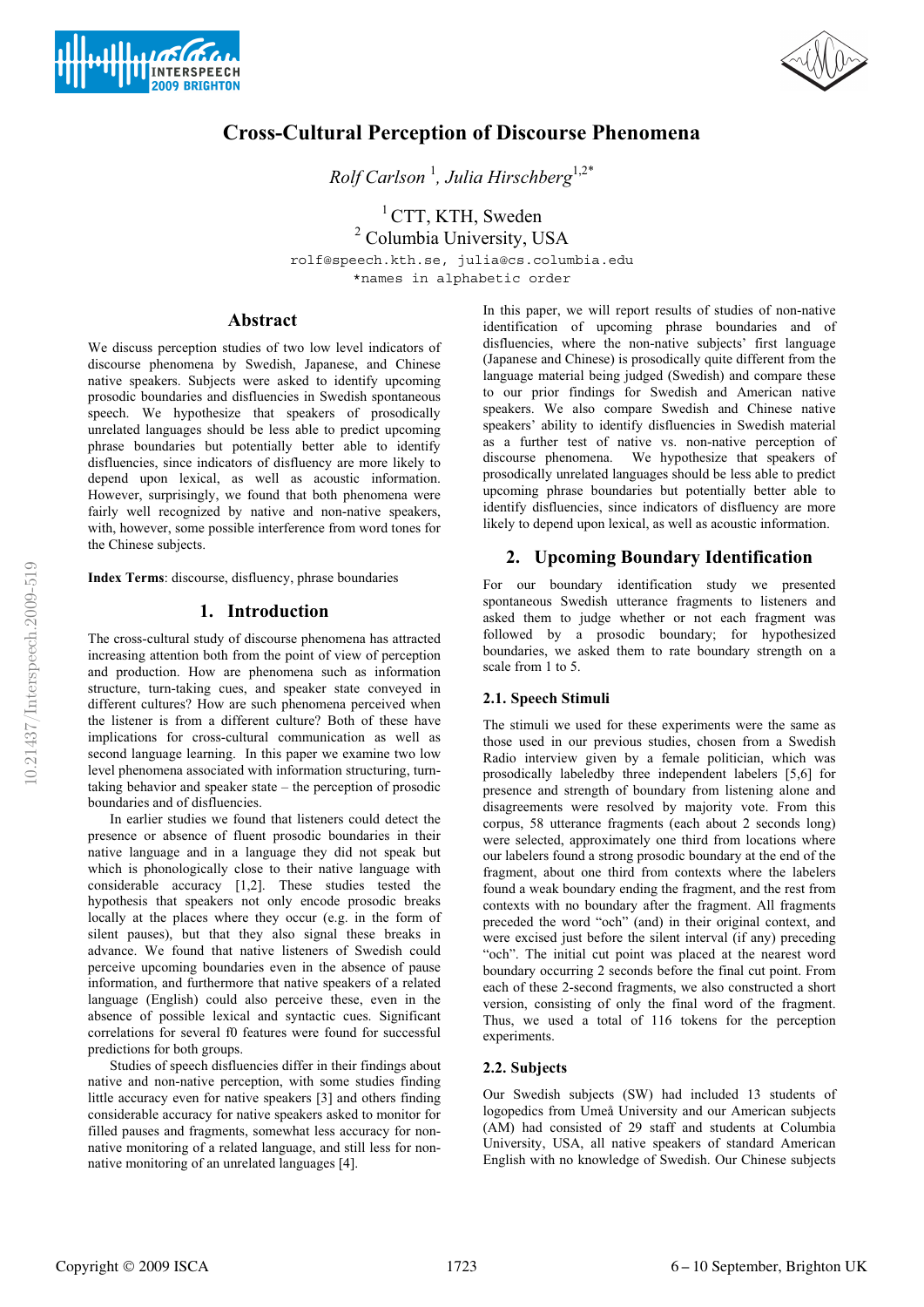(CH) were 8 students from the Chinese University of Hong Kong, all of whom we presume had some knowledge of English, half native speakers of Cantonese and half of Mandarin. Our Japanese speakers (JPN) were 12 subjects from University of Tokyo. We report on the Chinese and Japanese subjects' performance below and compare them to Swedish and American performance on the same data.

### **2.3. Method**

Our method for this experiment is the same as that reported in (Carlson et al 2005). We randomized our 116 stimuli (long and short fragments, preceding a strong boundary, weak boundary or no boundary) and presented them sequentially to our listeners via a GUI interface, which allows us to run perception experiments over the internet using a standard web browser with audio facilities. To minimize potential learning effects, each subject was presented with a differently randomized list of stimuli. Subjects' task was to rate each stimulus on a 5-point scale from 'no boundary at all follows this fragment' (1) to 'a strong boundary follows this fragment' (5). Subjects were first given a short introduction briefly explaining concepts such as prosodic boundary as well as the task. Three examples tokens were presented in the introduction to the listeners, a 2-second fragment: när man tog avstånd naturligtvis .. (when you looked at it from a distance of course ..); a long word: paragrafen .. (the paragraph ..); a short word: den .. (it ..)

During the experiment subjects could listen as many times as they wished to a given stimulus before making a judgment, but they could not return to a previous stimulus after they had entered a response.

#### **Introduction:**

*Thank you for participating in this test. We are studying how people make "breaks" between words. For example, speakers can put pauses in their utterances or can signal otherwise that there is some boundary between two consecutive words. In this experiment, you will be presented with spoken utterance fragments (Swedish) that are either 2 seconds long or that consist of only one word. These fragments could look like this: 2-second fragment: när man tog avstånd naturligtvis ..* 

 *long word: paragrafen ..* 

 *short word: den ..* 

*In this experiment we would like you to judge on how strong a break will follow these fragments, for instance after the words "naturligtvis", "paragrafen" and "den" in the examples above. You will need to express your judgment on a 5-point scale. If you think there will be strong break after the last word, then you respond with 5. If you feel there will be no break after the last word, then you respond with 1. The rest of the scale you can use to mark the in between categories. We ask you to always give an answer, even if you are unsure about your answer.*

### **2.4. Results of Perception Judgments**

Results of the perception experiments with Chinese and Japanese speakers show that, while Japanese speakers could make decisions about upcoming boundaries from both the short and the long fragment stimuli that were not significantly different in accuracy from Swedish and American raters (Tukey HSD post hoc tests), Chinese speakers' judgments differed from these significantly (Tukey, p<.025). This difference is localized to the single word condition and the judgment of strong boundaries. In all other conditions the Chinese judgments are not significantly different from the Swedish, American, and Japanese. Japanese ratings show no significant differences from Swedish and American in any condition. Figures 1 and 2 compare Chinese and Japanese subject judgments for one word and 2sec fragments with our previously-reported Swedish and American judgments.



Figure 1: *Mean perceived upcoming boundary strength for one-word fragments for Swedish (SW), American (AM), Japanese (JPN) and Chinese (CH) subjects.*



Figure 2: *Mean perceived upcoming boundary strength for 2sec fragments for Swedish (SW), American (AM), Japanese (JPN) and Chinese (CH) subjects.*

A repeated-measures ANOVA with between subjects factors of boundary type (none, weak, strong) and fragment size (1 word, 2s phrase) shows significant main effects for both (F(2,120)=860, p < 0.01; F(1,120)=238, p < 0.01). There is a significant interaction between boundary type and fragment size  $(F(2,120)=33.70, p<.001)$  and between boundary type and native language  $(F(6,120)=33.80, p<.001)$ , although not between fragment size and native language. However, the interaction between type, size, and native language is due to a difference between Chinese speakers vs. other subjects in their ratings of strong, 1 word boundaries.

To isolate possible features of the stimuli which might account for those differences in subject judgments we found, we examine some possible acoustic and prosodic cues.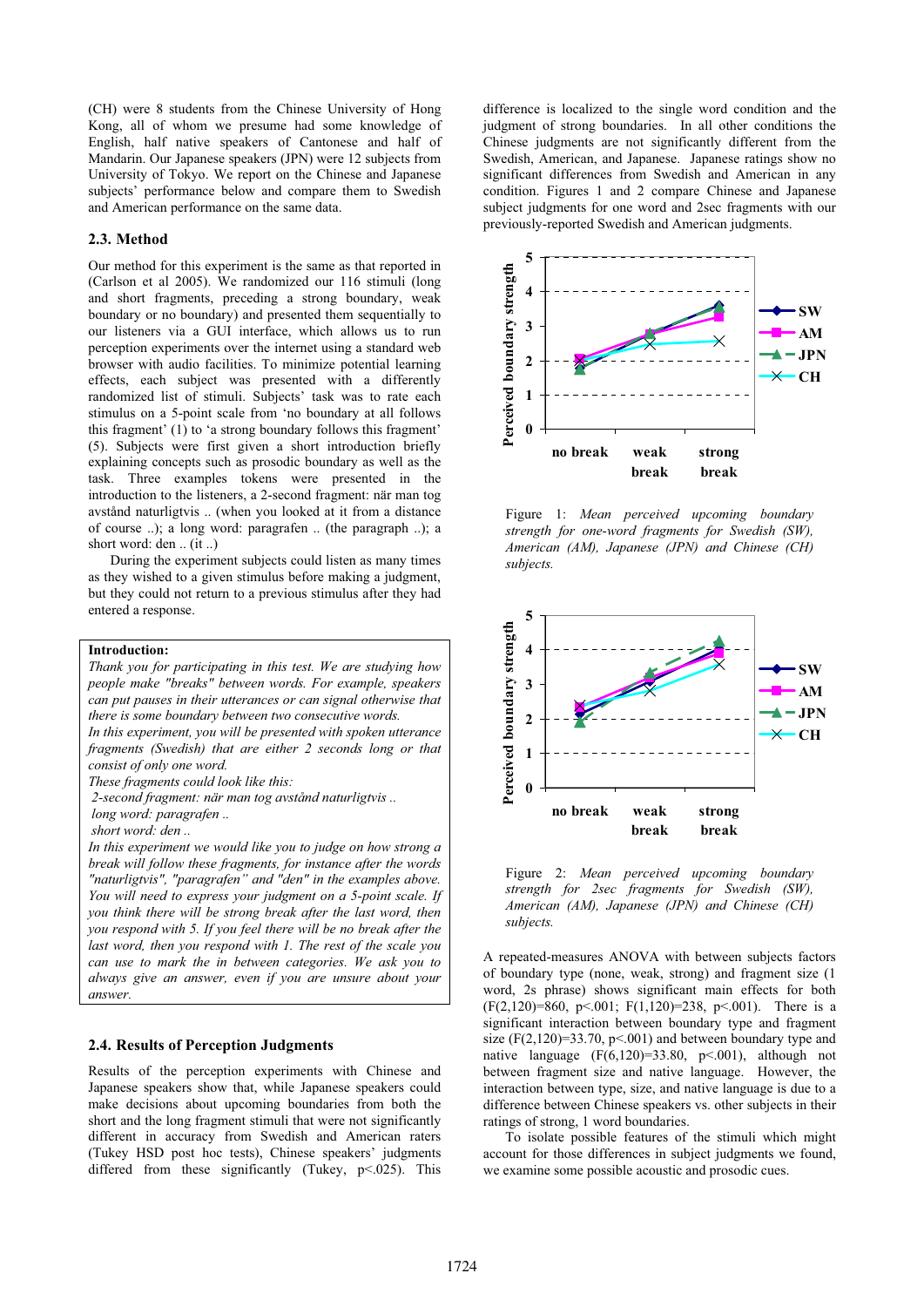

**Perceived boundary strength**

Figure 3: *Number of stimuli with creaky voice (in %) for different judged boundary strength intervals (one word). No American and Chinese data with a mean higher or equal 4 was found and thus the corresponding bar is missing.*

### **2.5. Acoustic and Prosodic Correlates**

We had previous found that the presence of final creak (glottalization), median F0 for the last voice 50ms of the final word, phrase-final F0 slope during the same 50ms appeared to influence Swedish and American subjects' judgments about boundary strength, with final creak (Figure 3), lower median F0, and falling slope correlating with stronger boundaries. However, we did not find any strong correlation between final lengthening and boundary judgments. For the Japanese and Chinese raters only the Japanese subjects showed a significant dependency on the intonation cues, as shown in Table 1. We hypothesize that this may account for their greater similarity of judgments to the American and Swedish judges.

Table 1. *Regression analysis of subject judgments and F0 median and slope in the final 50 ms of the stimuli.* 

|                      | <b>SW</b>  | AM           | JPN      | CН           |
|----------------------|------------|--------------|----------|--------------|
| F0 median            | $r = 0.62$ | $r = 0.43$   | $r = 45$ | $r = 17$     |
|                      | p < .01    | p < .01      | p < .01  | p < .18      |
| F <sub>0</sub> slope | $r = 0.51$ | $r = 0.49$   | $r = 47$ | $r = 18$     |
|                      | p < .01    | $p \leq .01$ | p < .01  | $n \leq .17$ |

### **3. Disfluency Detection Experiment**

For our disfluency detection studies we presented native speakers of Swedish and Chinese with fluent and disfluent utterances selected from a spontaneous conversation between two Swedish native speakers.

### **3.1. Speech Stimuli**

Stimuli were chosen from conversations between male and female native speakers of Swedish. A trained labeler had labeled instances of disfluency in the conversations, including filled pauses, prolongations, and self-repairs. We chose 20 fluent and 20 disfluence (containing one or more disfluencies) from the male speaker's speech, subsequently recognizing that one of the 'fluent' utterances indeed might be labeled disfluent. So our final materials for the experiments included 21 disfluent and 19 fluent utterances.

### **3.2. Subjects**

Subjects were 8 native speakers of Swedish including students at KTH and 12 Chinese speakers including faculty and students from the Chinese University of Hong Kong, 5 native speakers of Cantonese and 7 native speakers of Mandarin.

#### **3.3. Method**

Subjects were presented with the (mixed) fluent and disfluent phrases in a GUI interface with associated speech files that they could download on their own PCs. Subjects could see the speech waveform and play the speech as often as they wished. They were also given the ability to pause and start the playing at any point in the file. They were asked to mark the location of any disfluency they found, at the beginning of the disfluent speech. They then saved and sent their judgments to the experimenters in email. A short introduction briefly explained the concepts and the task.

### **Introduction**

..............

........

Sometimes, when people speak, some of their speech seems disfluent. They may hesitate or change their minds about what they are going to say. For this experiment, we are interested in finding out what people think is fluent vs. disfluent speech. We will ask you to listen to a small number of sentences which have been spoken by different people. Some sentences are fluent and some contain disfluencies. We ask you to mark each place in a sentence where you think the speaker is beginning a disfluent segment of speech. Here is what you should do to participate in the experiment:

ii. Start at the top file in the left window. For each file, please do the following:

1. Play the file as often as you like. You may stop/start the output using the "space" bar.

2. When you believe you have heard a disfluency in the speech, mark the place where that disfluency begins, as best you can, by right-clicking on the ruler at the point where the disfluencies starts. A small triangle will appear on the ruler. Do this for each disfluency you hear in the speech. If you hear no disfluencies, don't mark anything in this file.

### **3.4. Results of Perception Judgments**

Figure 4 shows native and non-native perception of Swedish disfluencies. The first pair of bars on the left shows the percentage of fluent utterances identified by each language group. While the difference is not significant (Welch's t test, t=1.51, p=.15) the Chinese subjects nonetheless identify fewer of the fluent utterances as fluent, with a standard deviation of 4.45 compared to the Swedish subjects' 2.30. The second pair of bars **does** show a significant difference in Chinese subjects' perception of disfluent utterances as disfluent (t=3.30, p<.005). The third pair of bars compares how accurately each set of subjects could locate the disfluencies in disfluent utterances. Again, this difference is significant (t=2.89, p<.01), with non-native speakers having more difficulty than native speakers in identifying the position of disfluencies in the utterance. We conclude from these comparisons that Chinese subjects performed similarly to Swedish native speakers in identifying utterances as fluent, but differed from them in their ability to identify disfluent utterances as disfluent and in their ability to identify the location of disfluencies in such utterances correctly.